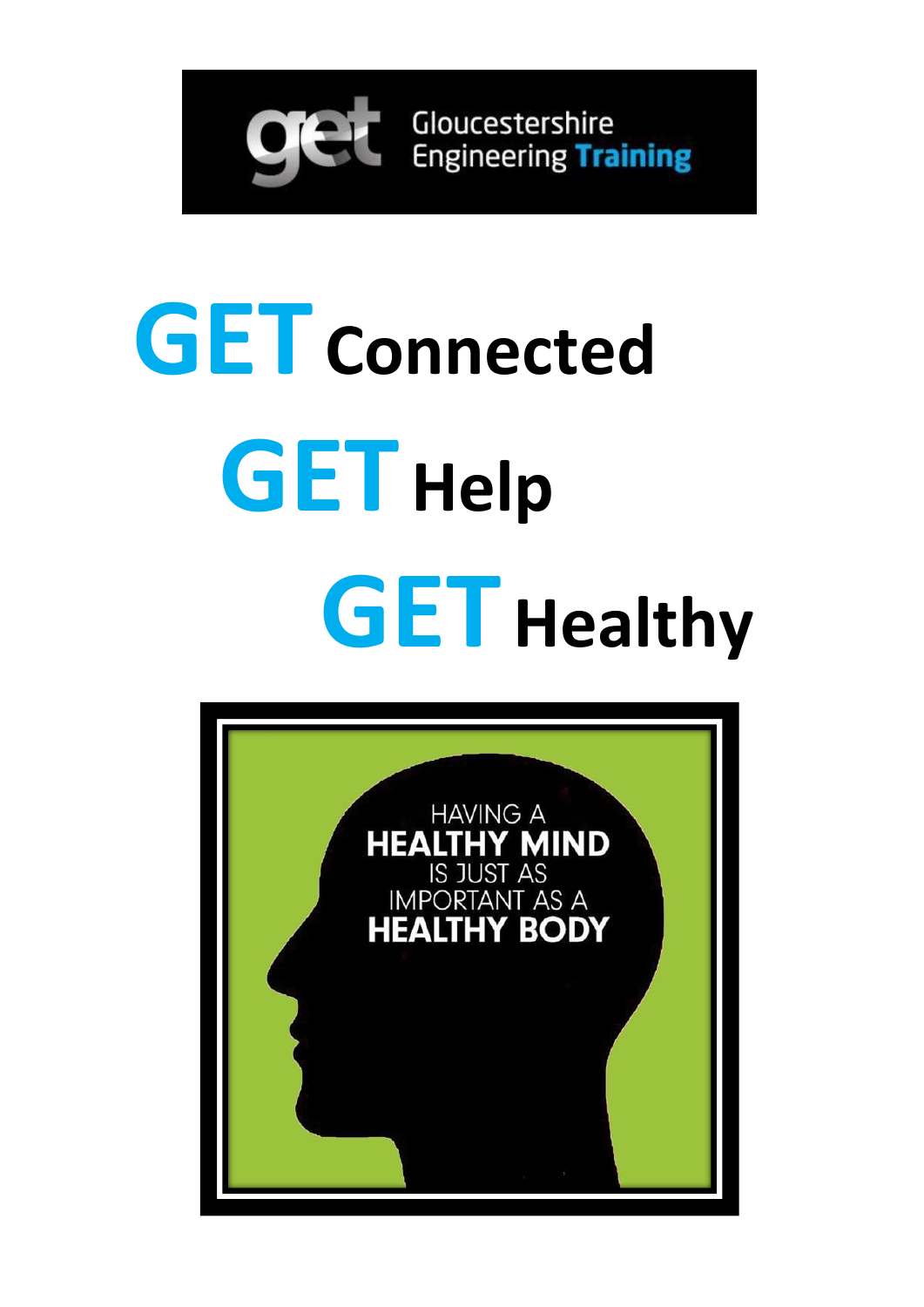# **Contents**

- **1.** Personal Health & Wellbeing
- **2.** Mental Health
- **3.** Drug and Alcohol Awareness
- **4.** Bereavement
- **5.** Sexual Health/Pregnancy
- **6.** Homelessness
- **7.** Financial Guidance
- **8.** Sexual Orientation/Relationships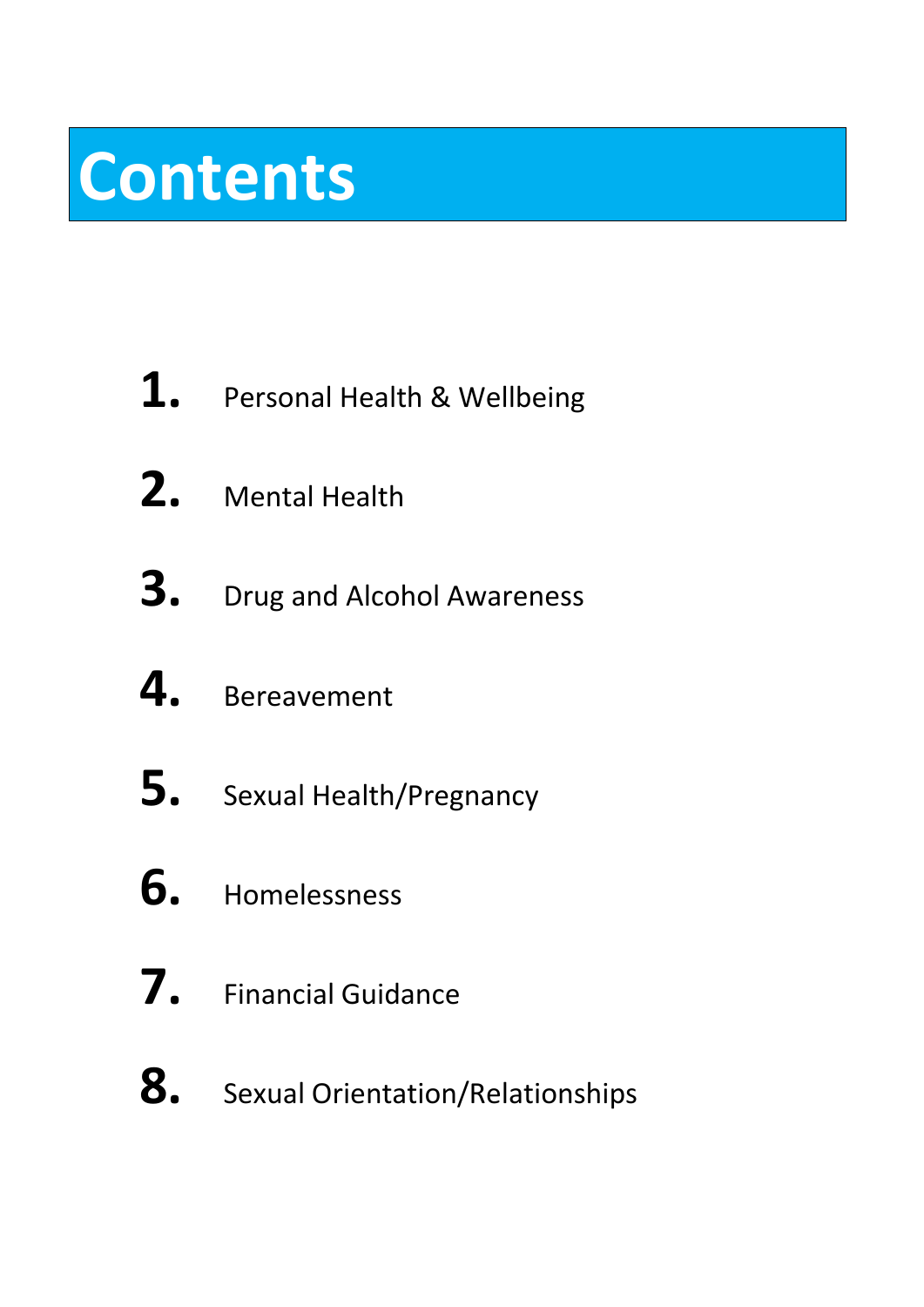# **1. Personal Health & Wellbeing**

### **NHS App**

Owned and run by the NHS, the NHS App is a simple and secure way to access a range of NHS services on your smartphone or tablet.

[www.nhs.uk/nhs-app/nhs-app-help-and-support/](http://www.nhs.uk/nhs-app/nhs-app-help-and-support/)



### **Eating a balanced diet –**

<https://www.nhs.uk/live-well/eat-well/the-eatwell-guide/>

- eat at least 5 portions of a variety of fruit and vegetables every day
- base meals on higher fibre starchy foods like potatoes, bread, rice or pasta
- have some dairy or dairy alternatives (such as soya drinks)
- eat some beans, pulses, fish, eggs, meat and other protein
- choose unsaturated oils and spreads, and eat them in small amounts
- drink plenty of fluids (at least 6 to 8 glasses a day)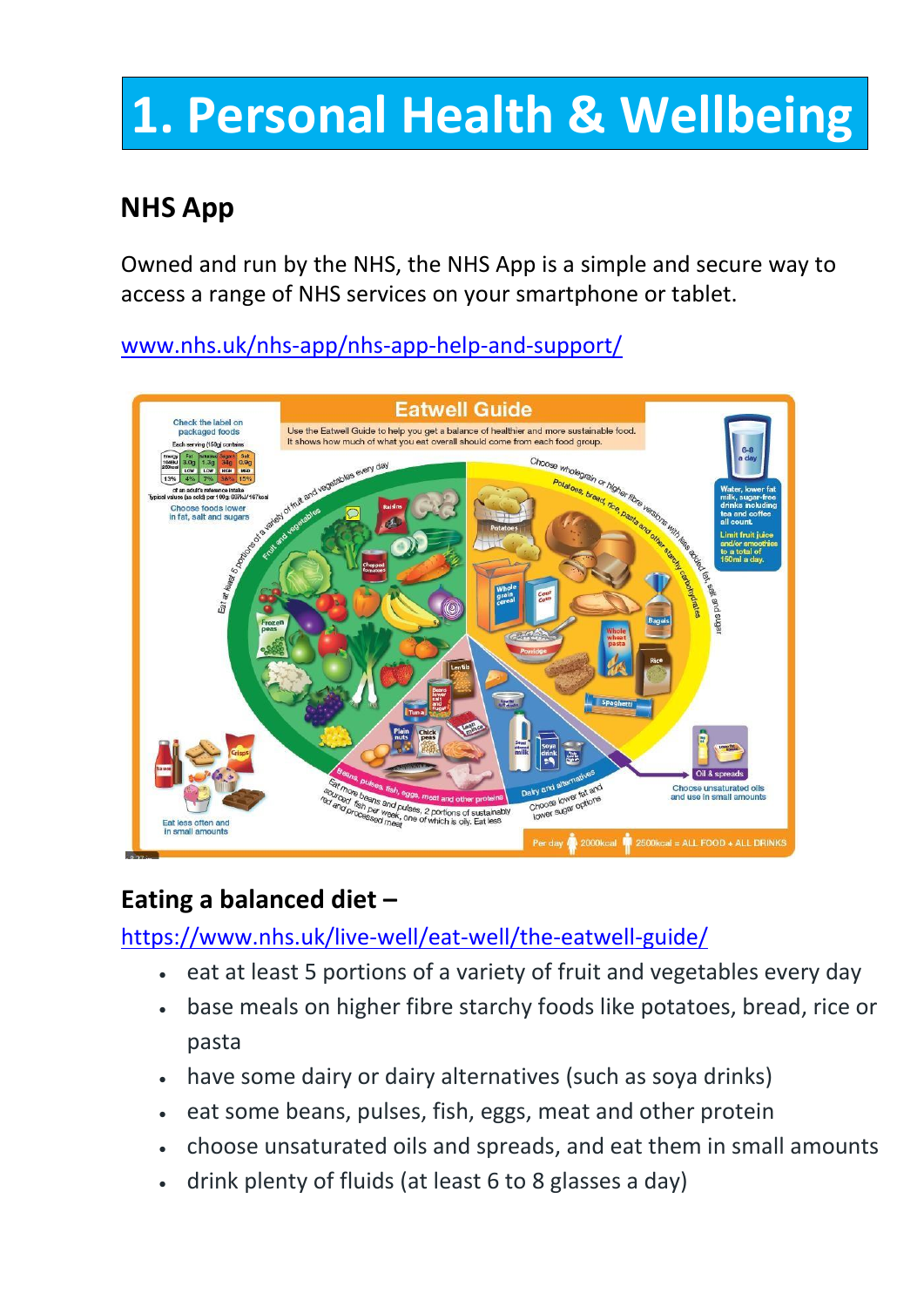#### **TOP TIPS FOR TEENS**

- Cut down on saturated fat and sugar
- Eat less salt no more than 6g a day
- Get active and be a healthy weight
- Don't skip breakfast
- Don't get thirsty
- Get 60 minutes of exercise a day
- **Carbohydrates (carbs):** This is a teen's main source of energy. About half of their calories should come from carbs. Teens should choose healthy carbs like whole grains, fruits, veggies, and milk.
- **Protein:** Teens need [protein](https://www.winchesterhospital.org/health-library/article?id=14056) to grow and build muscle. About a quarter of a teen's calories should come from protein. Good sources are poultry, lean meat, seafood, eggs, nuts, soy, legumes, and low-fat and nonfat dairy products.
- **Fat:** Teens need about a quarter of their calories as fat. It helps with growth. Fat also helps the body take in vitamins and keep the skin healthy. Teens should eat healthy fats, such as those found in vegetable oils, nuts, avocados, olives, and fatty fish.

[https://www.ageuk.org.uk/globalassets/age-uk/documents/information](https://www.ageuk.org.uk/globalassets/age-uk/documents/information-guides/ageukig24_healthy_living_inf.pdf)[guides/ageukig24\\_healthy\\_living\\_inf.pdf](https://www.ageuk.org.uk/globalassets/age-uk/documents/information-guides/ageukig24_healthy_living_inf.pdf)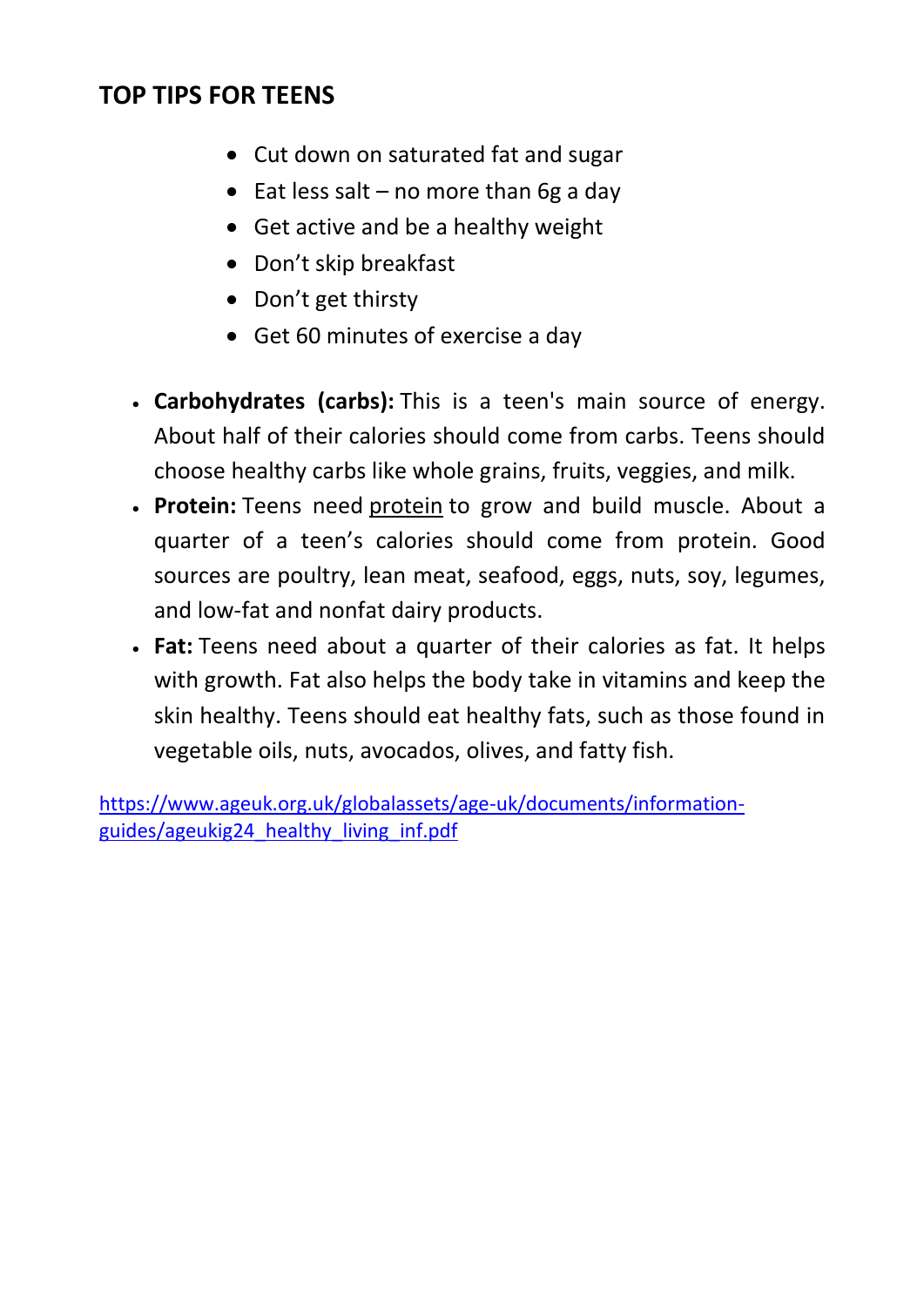Guidelines for adults aged 19-64

To stay healthy, adults aged 19-64 should try to be active daily and should do:

- at least 150 minutes of [moderate aerobic activity](http://www.nhs.uk/Livewell/fitness/Pages/physical-activity-guidelines-for-adults.aspx#moderate) such as cycling or fast walking every week, **and**
- [strength exercises](http://www.nhs.uk/Livewell/fitness/Pages/physical-activity-guidelines-for-adults.aspx#sets) on two or more days a week that work all the major muscles (legs, hips, back, abdomen, chest, shoulders and arms).

OR

- 75 minutes of [vigorous aerobic activity,](http://www.nhs.uk/Livewell/fitness/Pages/physical-activity-guidelines-for-adults.aspx#vigorous) such as running or a game of singles tennis every week, **and**
- Strength exercises on two or more days a week that work all the major muscles (legs, hips, back, abdomen, chest, shoulders and arms).

OR

- A mix of moderate and vigorous aerobic activity every week. For example, two 30 minute runs plus 30 minutes of fast walking equates to 150 minutes of moderate aerobic activity, **and**
- Strength exercises on two or more days a week that work all the major muscles (legs, hips, back, abdomen, chest, shoulders and arms).

A good rule is that one minute of vigorous activity provides the same health benefits as two minutes of moderate activity.

One way to do your recommended 150 minutes of weekly physical activity is to do 30 minutes on 5 days a week.

All adults should also break up long periods of sitting with light activity.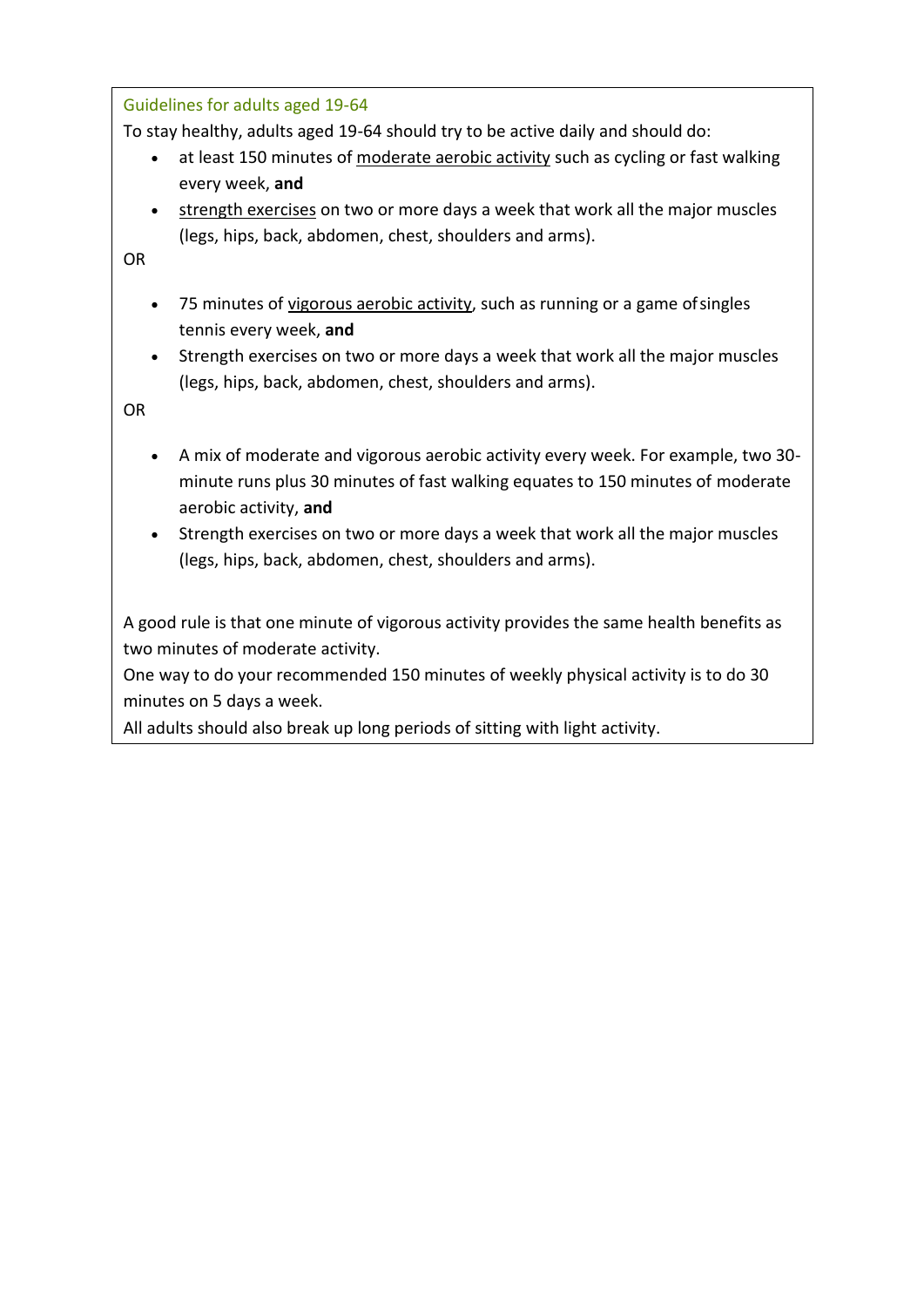# **2. Mental Health**

### Tic+

TIC+ (Teens in Crisis) provides [face-to-face a](http://www.ticplus.org.uk/support/young-people/face-to-face-counselling.php)nd online [counselling s](http://www.ticplus.org.uk/support/young-people/online-scheduled-counselling.php)ervices across Gloucestershire for young people aged 9-21 and their families. At TIC+ we care. We're here to listen and support you – not to judge you. Our mission is to improve, preserve and promote good mental health and well-being among young people and their families.

**Website-**[www.ticplus.org.uk](http://www.ticplus.org.uk/)

**General enquiries email: [admin@ticplus.org.uk](mailto:admin@ticplus.org.uk) Mob:** 07977 334433 **Tel:** 01594 372777



Essential support for under 25s

The Mix is the UK's leading support service for young people. We are here to help you take on any challenge you're facing- from mental health to money, from homelessness to finding a job, from break-ups to drugs. Talk to us via online, social or our free, confidential helpline.

**Website- [www.themix.org.uk](http://www.themix.org.uk/)**

**Phone Number**- If you're under 25 and need help call our helpline for FREE on 0808 808 4994

### **CAMHS**

CAMHS stands for **Child and Adolescent Mental Health Services**. CAMHS are the NHS services that assesses and treat young people with emotional, behavioural or mental health difficulties.

CAMHS support covers depression, problems with food, self-harm, abuse, violence or anger, bipolar, schizophrenia and anxiety, to name a few.

There are local NHS CAMHS services around the UK, with teams made up of nurses, therapists, pyschologists, support workers and social workers, as well as other professionals.

Website- <https://youngminds.org.uk/find-help/your-guide-to-support/guide-to-camhs/>

Please go online to find the closest CAMHS centre to you.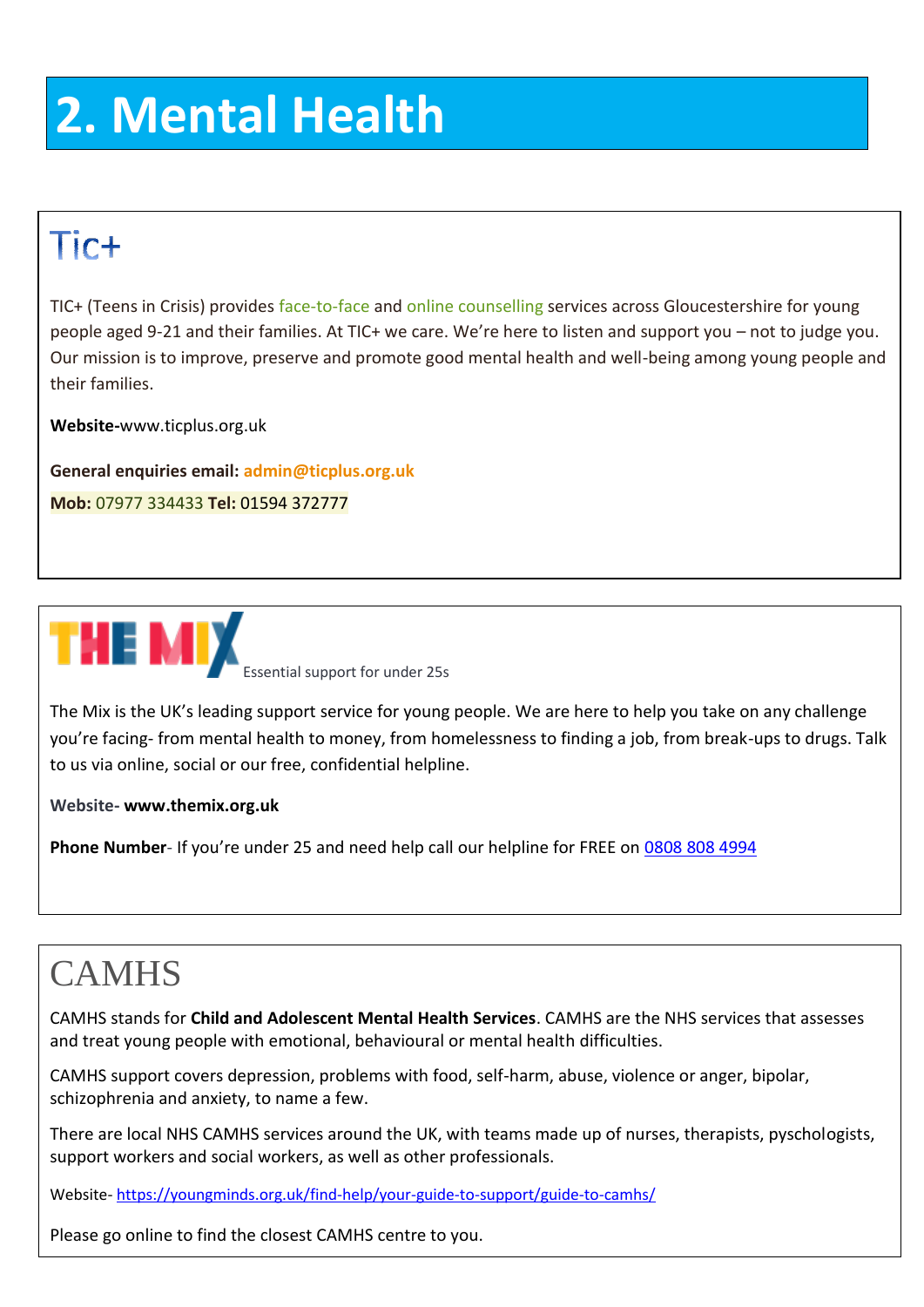# **3. Drug & Alcohol Abuse**



CGL Gloucestershire is a free and confidential drug and alcohol service for adults (including offenders), families, carers and affected others. We provide information, support, advice and treatment options from three main hubs across the county - Cheltenham, Gloucester and Stroud. We also work from a range of other locations including pharmacies and community venues.

Based at: Imperial Chambers, 41-43 Longsmith Street, Gloucester Bramery House, Alstone Lane, Cheltenham Bankfield House, 13 Wallbridge, Bath Road, Stroud

**Telephone**- 01452 223014

**Email** [-Gloucestershire.Info@cgl.org.uk](mailto:Gloucestershire.Info@cgl.org.uk)

**Website**- <https://www.changegrowlive.org/content/cgl-gloucestershire>



IF YOU'RE LOOKING FOR ADVICE, THIS IS A GOOD PLACE TO START.

Advice, guidance and support for anyone seeking to get help for drug abuse.

**Telephone-** 0300 123 6600

**Website**- [www.talktofrank.com](http://www.talktofrank.com/)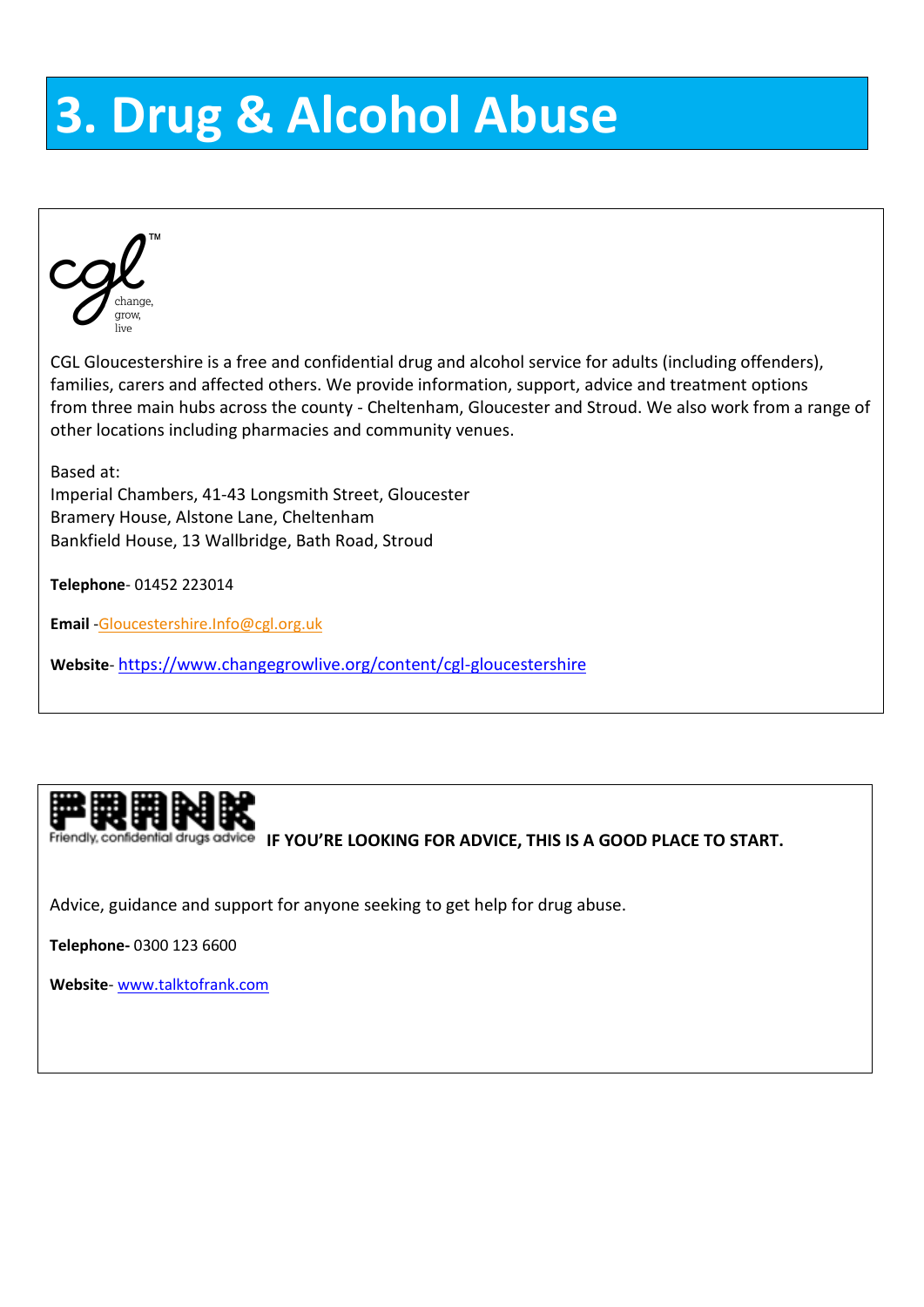### **4. Bereavement**



Cruse Bereavement Care is the leading national charity for bereaved people in England, Wales and Northern Ireland. We offer support, advice and information to children, young people and adults when someone dies and work to enhance society's care of bereaved people.

Cruse offers face-to-face, telephone, email and website support. We have a Freephone national helpline and local services, and a website (**[hopeagain.org.uk](http://www.hopeagain.org.uk/)**) specifically for children and young people. Our services are provided by our network of 5,000 trained volunteers and are confidential and free. Cruse also provides training and consultancy for external organisations and for those who may encounter bereaved people in the course of their work.

**Telephone**- 0808 808 1677

**Website-** [www.cruse.org.uk](http://www.cruse.org.uk/)

#### **Useful Websites**

<http://www.nhs.uk/Livewell/bereavement/Pages/young-people-bereavement.aspx>

[www.themix.org.uk](http://www.themix.org.uk/)

[www.ticplus.org.uk](http://www.ticplus.org.uk/)

[www.winstonswish.org.uk](http://www.winstonswish.org.uk/)

<http://www.macmillan.org.uk/information-and-support/coping/at-the-end-of-life/coping-with-bereavement>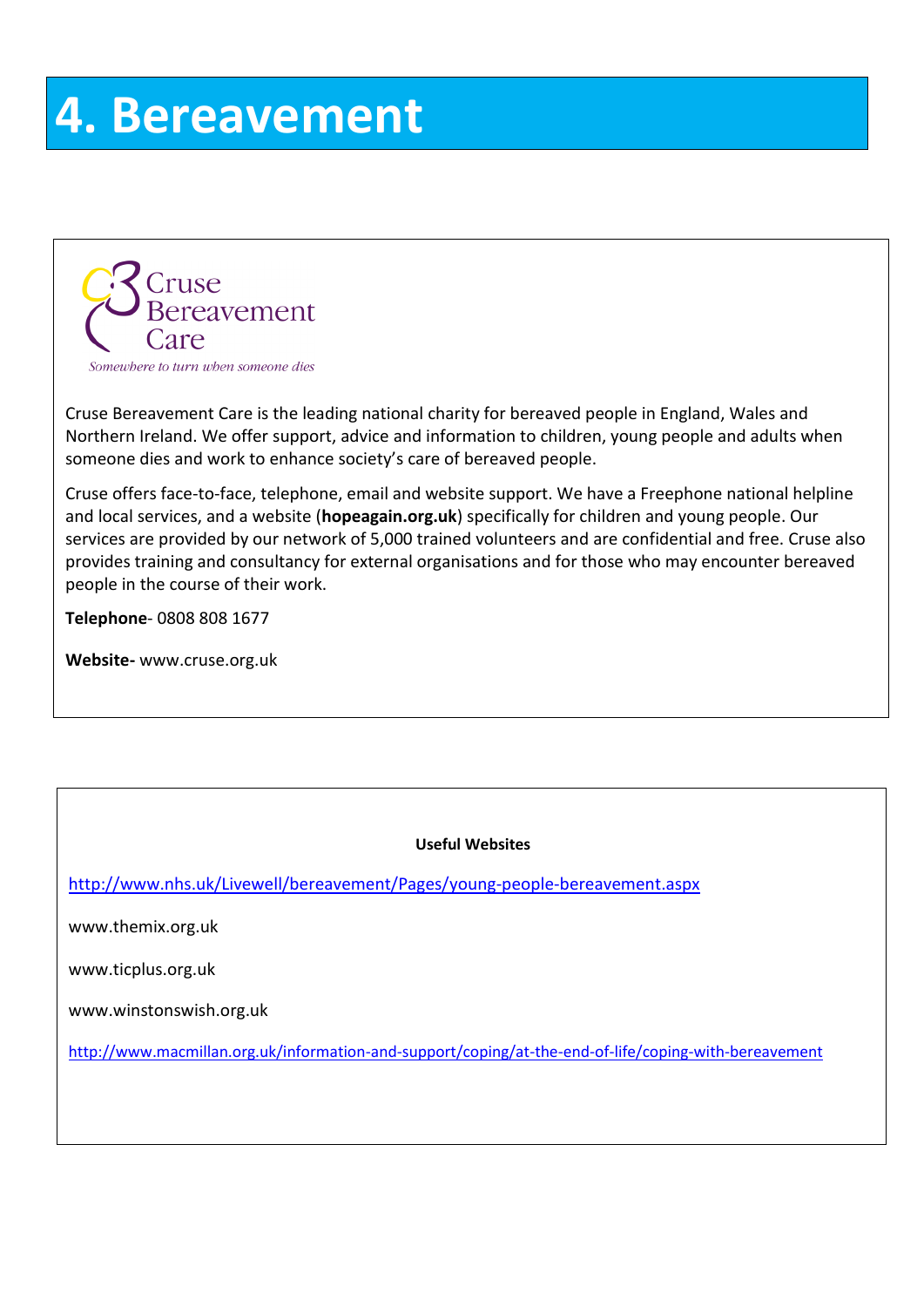# **5. Sexual Health & Pregnancy**



#### **Contraception and Sexual Health Clinics**

Hope House Sexual Health Services provides sexual health care across the county. It is free and available to anyone who needs it.

You do not have to be referred by anyone. You can come to one of our walk in clinics or call our central booking line for an appointment.

Telephone- **0300 421 6500**.

More information on Sexual health can be found on<http://www.nhs.uk/Livewell/Sexualhealthtopics/Pages/Sexual-health-hub.aspx>

#### **Pregnancy Advice**

The Pregnancy Advisory Service is based at Hope House in Gloucester Royal Hospital and offers support for women throughout the county who have become pregnant and are unsure of what to do.

We offer confidential, non-judgemental, non-directive support and operate on a first come first served basis. To attend one of our clinics you can be referred by any professional e.g. your doctor, health visitor, teacher, school nurse or you can refer yourself using an online document.

**Pregnancy advisory phone number -** 0300 421 6532

**Website-** <http://www.hopehouse.nhs.uk/pregnancy-advice/>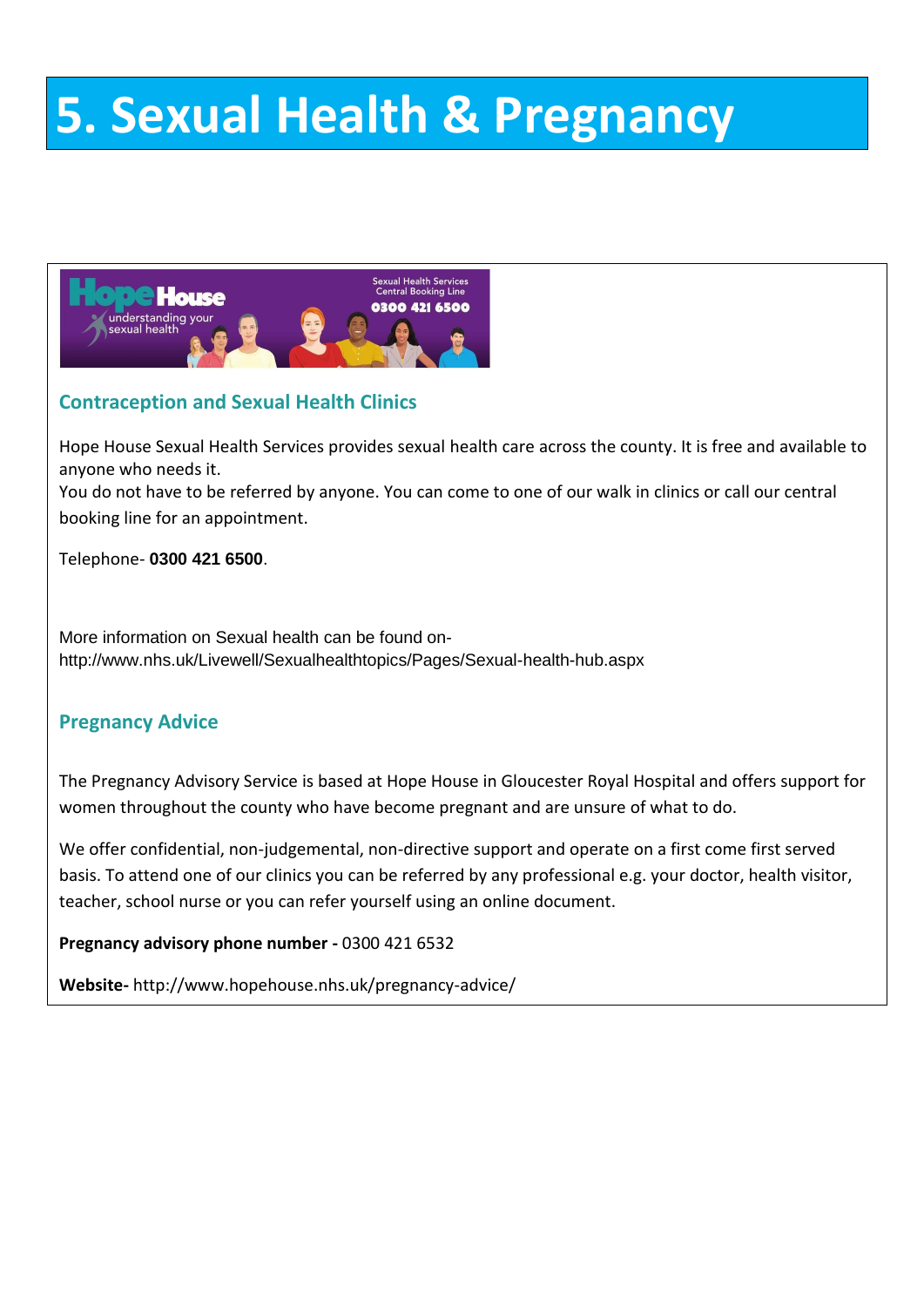# **6. Homelessness**



Gloucestershire Nightstop can be accessed on the very first day a young person finds themselves homeless and with nowhere to go. It is often the only emergency option available for young people in Gloucestershire, and prevents young people from sleeping rough or staying in unsuitable accommodation where they would be in danger or at risk of abuse.

High demand for housing in Gloucestershire means waiting lists for supported accommodation and council housing can be long, and young people with low needs are often at the back of the queue. Low incomes and a reluctance to rent to young people with no tenancy history means that private renting is rarely an option. Nightstop provides a safety net, providing time and space to find more settled options.

Gloucestershire Nightstop provides accommodation for young people who are:

- Aged  $16 25$
- Homeless or at risk
- Without dependent children
- Not under the influence of drugs or alcohol

**Website-** [www.gloucestershirenightstop.org.uk](http://www.gloucestershirenightstop.org.uk/)

**Telephone-**01452 331330

**Email-** [admin@glosns.uk](mailto:admin@glosns.uk)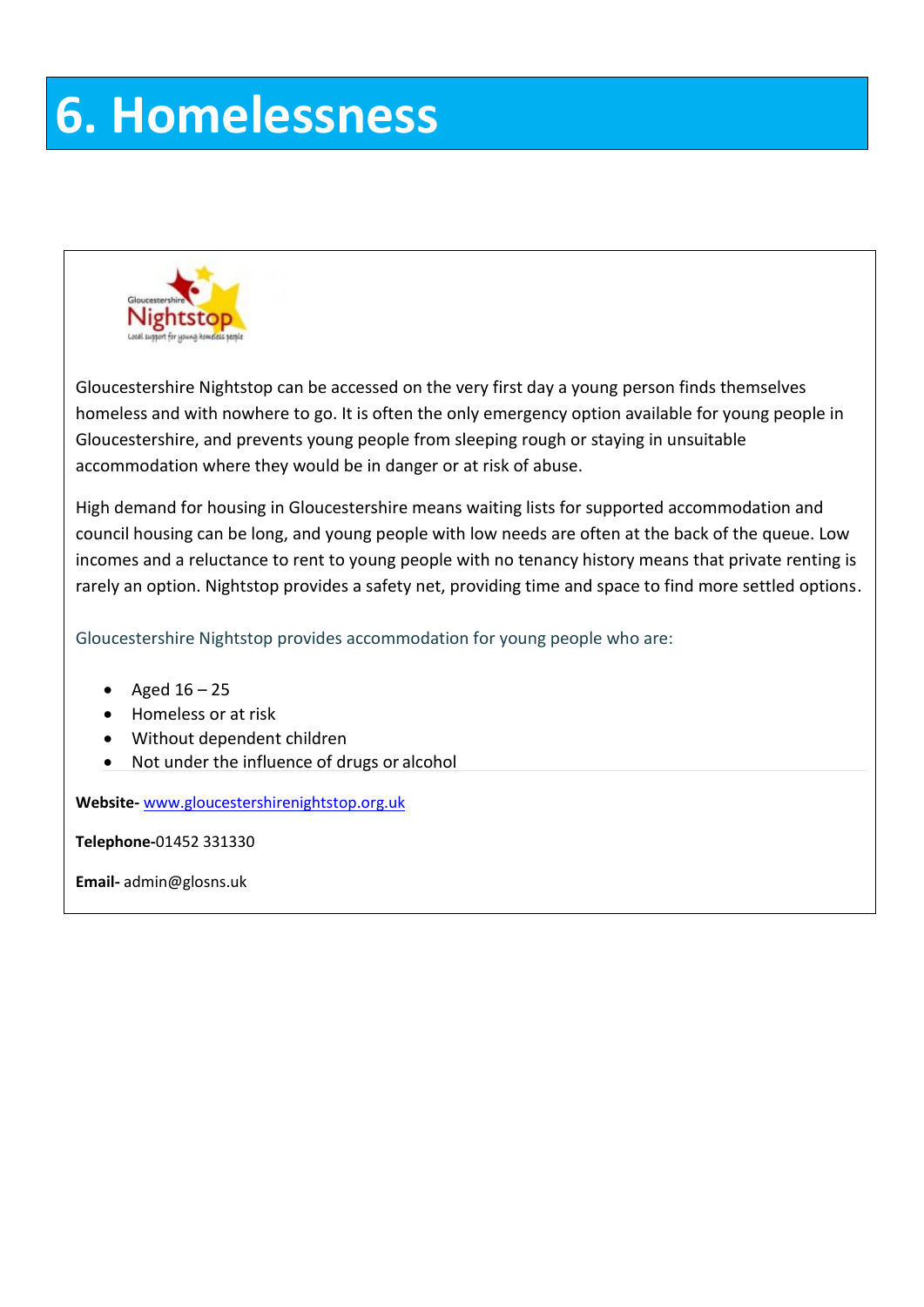

OPENhouse enables young people and vulnerable individuals in the Stroud district and across Gloucestershire to discover their potential through building a community where they can live, relate, learn, work, get support and find their next step in life. This is achieved by providing housing, enhanced support, development and learning opportunities and links to volunteering and employment experiences. Through a strong community based model OPENhouse provides each individual with a tailor made, flexible programme that directly meets their specific needs.

**Telephone-** 01453 759400

**Website-** [www.openhouse.me.uk](http://www.openhouse.me.uk/)



You can also find information on Council housing and benefit entitlement online [www.gloucester.gov.uk/resident/housing](http://www.gloucester.gov.uk/resident/housing)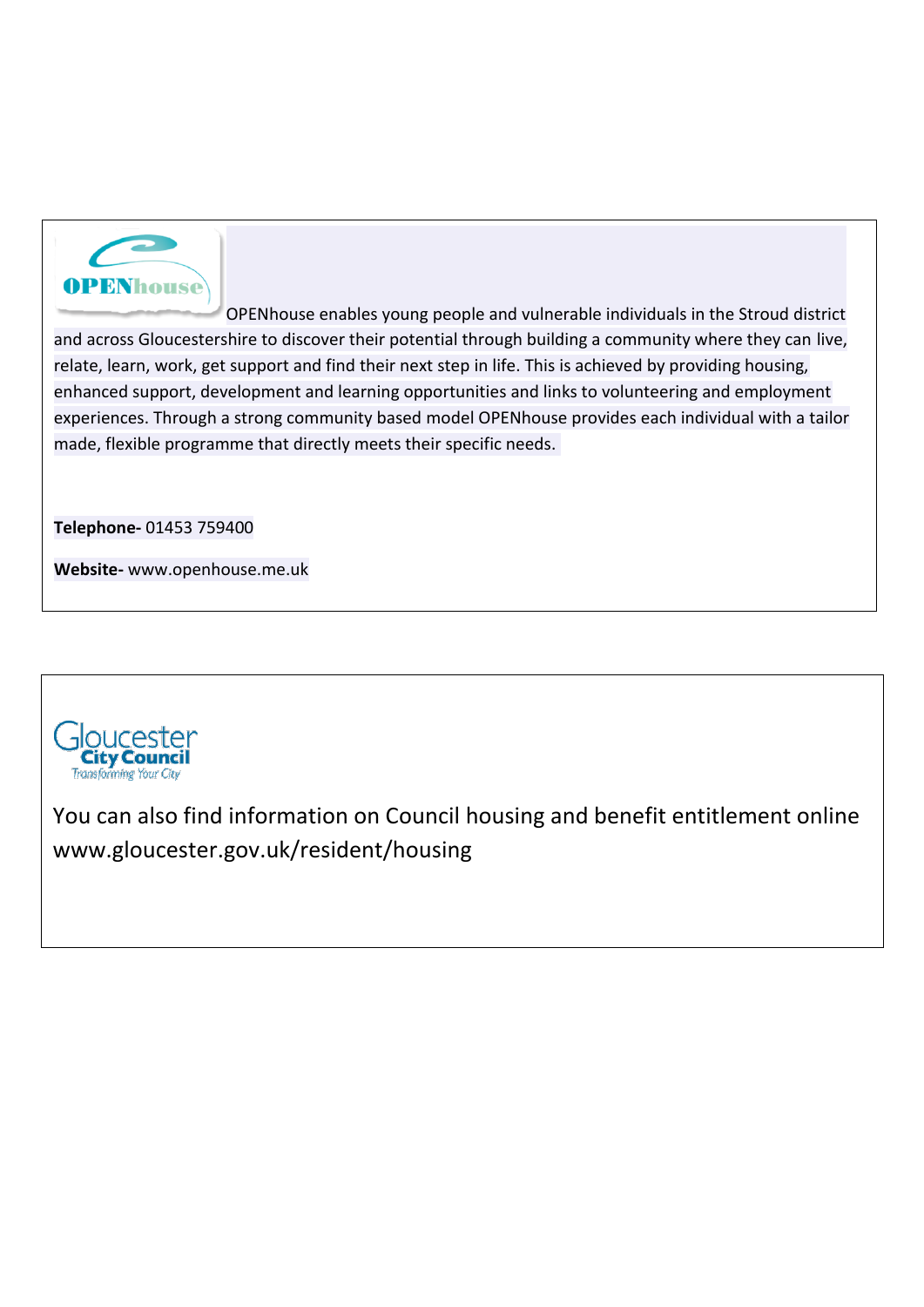# **7. Financial Help**

- [Citizens Advice Bureau p](http://www.adviceguide.org.uk/)rovides free online help on many issues, including debt, benefits, money, employment and consumer rights. For face-to-face advice [search for a Citizens Advice Bureau near](http://www.citizensadvice.org.uk/index/getadvice) you.
- [Financial Conduct Authority \(FCA\) r](http://www.fsa.gov.uk/consumerinformation)egulates the financial services industry in the UK. If you use a financial adviser you can check [the FCA register t](https://register.fca.org.uk/)o make sure the firm you're dealing with is regulated. There's also information about financial products, possible scams and how you can protect your money on their website and through their consumer helpline (0800 111 6768).
- [MoneySavingExpert.com i](http://www.moneysavingexpert.com/)s a useful source, especially for offering tips on saving money. It is free to use, although the site might get payment if you click through to some of the links offered.
- [The Pensions Advisory Service g](http://www.pensionsadvisoryservice.org.uk/)ives free guidance on all pension matters. It also helps with problems, complaints or disputes you might have with your workplace or private pension arrangement. Its telephone helpline (0300 1231047) is staffed by pension specialists.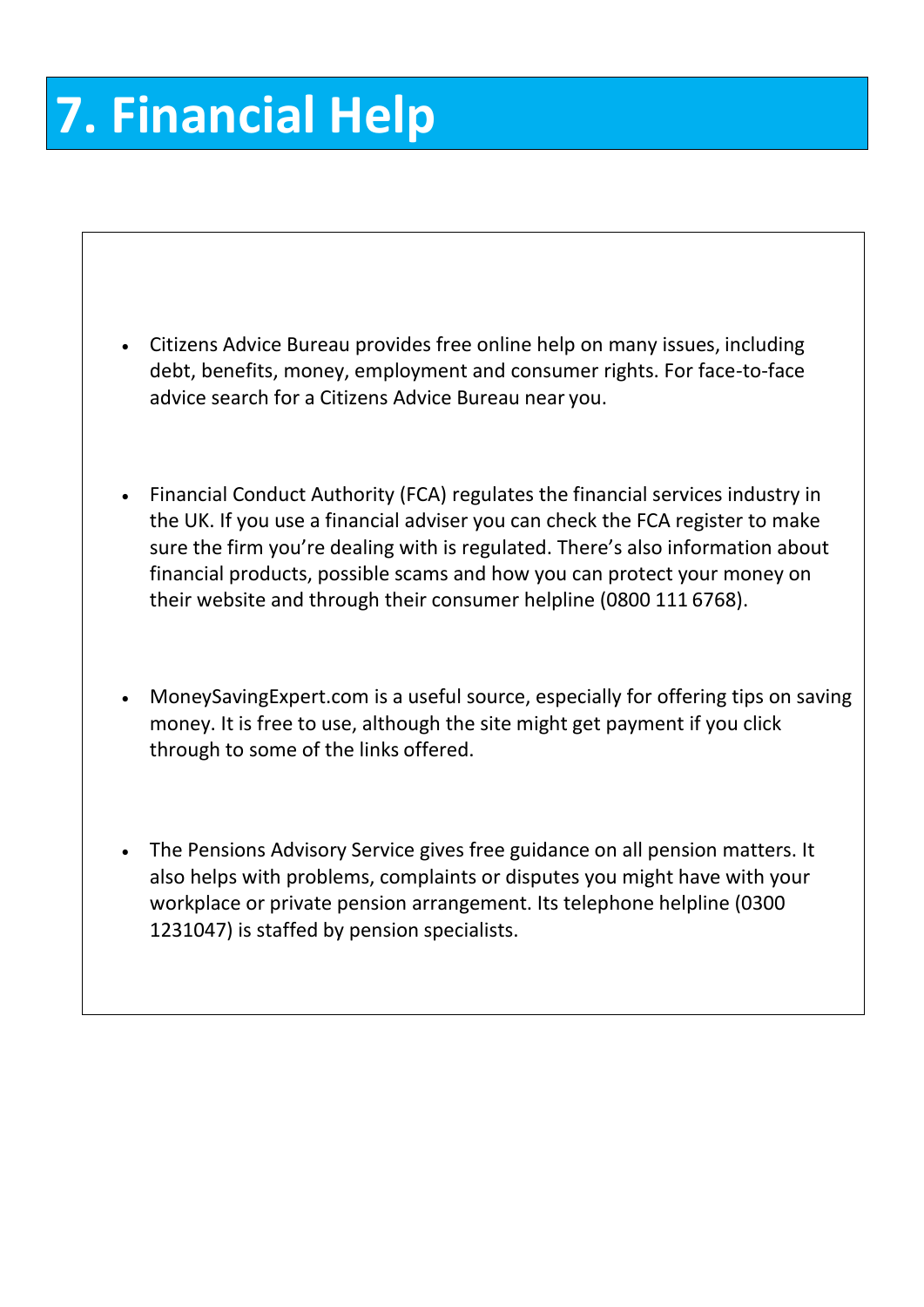#### **Free debt advice**

The following organisations offer free, impartial support and advice to anyone in debt, worried about debt or facing bankruptcy.

- [Christians Against](https://capuk.org/i-want-help/cap-debt-help) Poverty
- [Citizens Advice](http://www.adviceguide.org.uk/england/about_this_site/get_advice.htm)
- [Citizens Advice](http://www.adviceguide.org.uk/scotland.htm) Scotland
- [StepChange Debt](http://www.stepchange.org/) Charity
- [Debt Advice](http://www.debtadvicefoundation.org/) Foundation
- [National](http://www.nationaldebtline.co.uk/) Debtline
- [Debt Action](http://www.debtaction-ni.net/) NI

#### **Free tax advice**

• [Low Incomes Tax Reform Group](http://www.litrg.org.uk/) provides tax help for people on low incomes including students, pensioners and the disabled. They can't help people directly but can direct you to further help from their website.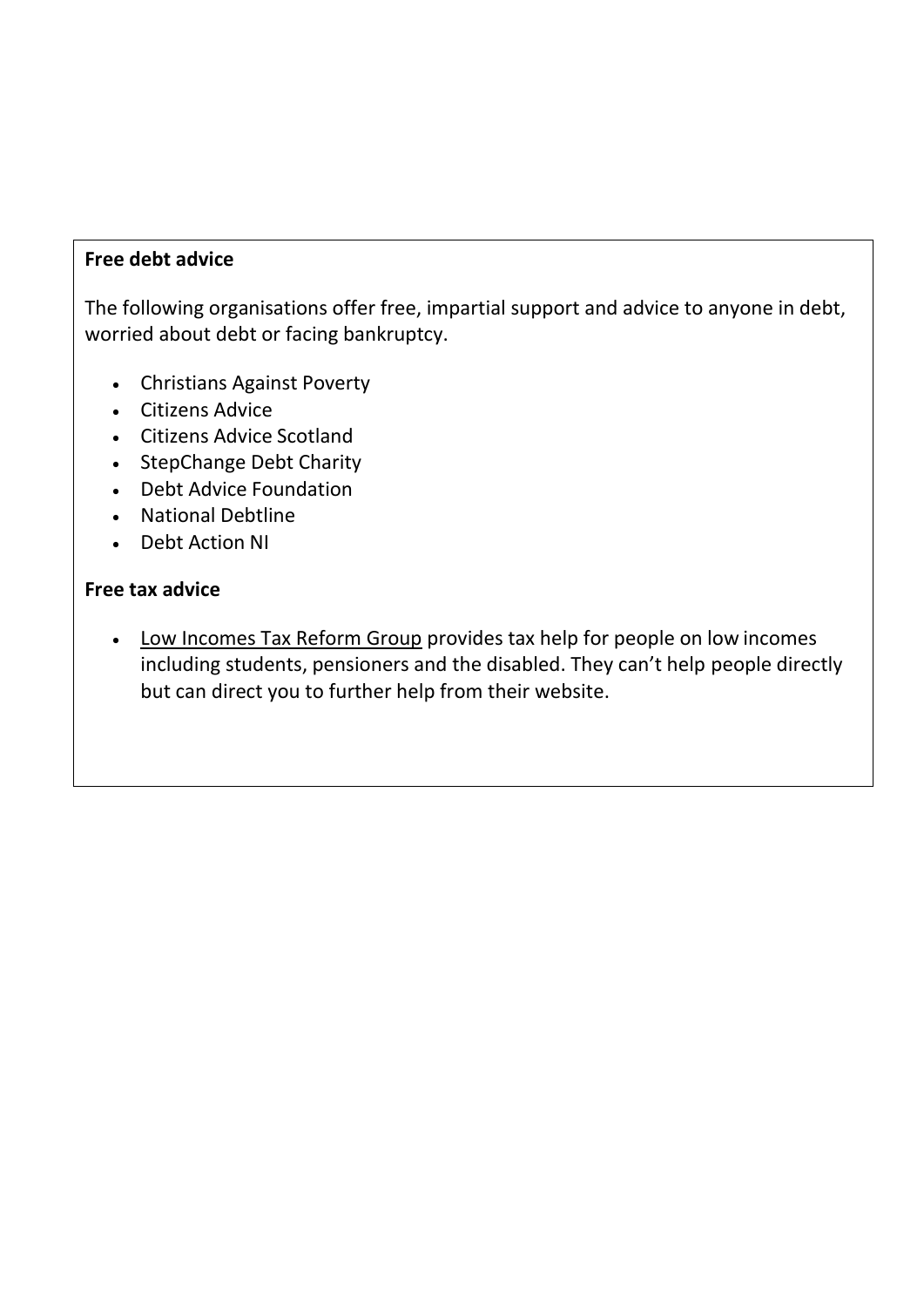# **8. Relationship & Sexual Orientation Guidance**

Things to remember about your sexuality:

- Only you can decide about your sexuality
- It takes different people different amounts of time to understand their sexuality
- 'coming out' can be a tough experience but it can often get easier as you start totell more people
- There are lots of different types of sexuality
- Someone's sexuality may change over time- this is ok

#### childline

ONLINE, ON THE PHONE, ANYTIME

### SEXUALITY

Some people know when they're very young who they fancy. For other people, it's not so simple. And it can take a while to work out.

People whose sexuality is something other than straight are often called LGB (short for lesbian, gay or bisexual) or LGBT' – the 'T' stands for transgender (a gender identity rather than an orientation). But there are many more different kinds of sexuality.

It might take some time to work out what your sexual orientation is. Remember there's no such thing as normal. And you don't have to feel pressured or rushed to give yourself a label.

**Website- [www.childline.org.uk/info-advice/your-feelings/sexual-identity/sexual-orientation](http://www.childline.org.uk/info-advice/your-feelings/sexual-identity/sexual-orientation)**

### RELATIONSHIPS

Being in a relationship can be really exciting. Getting to know someone, hanging out and feeling happy just thinking about them. It can also be confusing. Read advice on what to do if you're worried about a relationship by visiting **https:/[/www.childline.org.uk/info-advice/friends-relationships-sex/sex-relationships/relationships](http://www.childline.org.uk/info-advice/friends-relationships-sex/sex-relationships/relationships)**